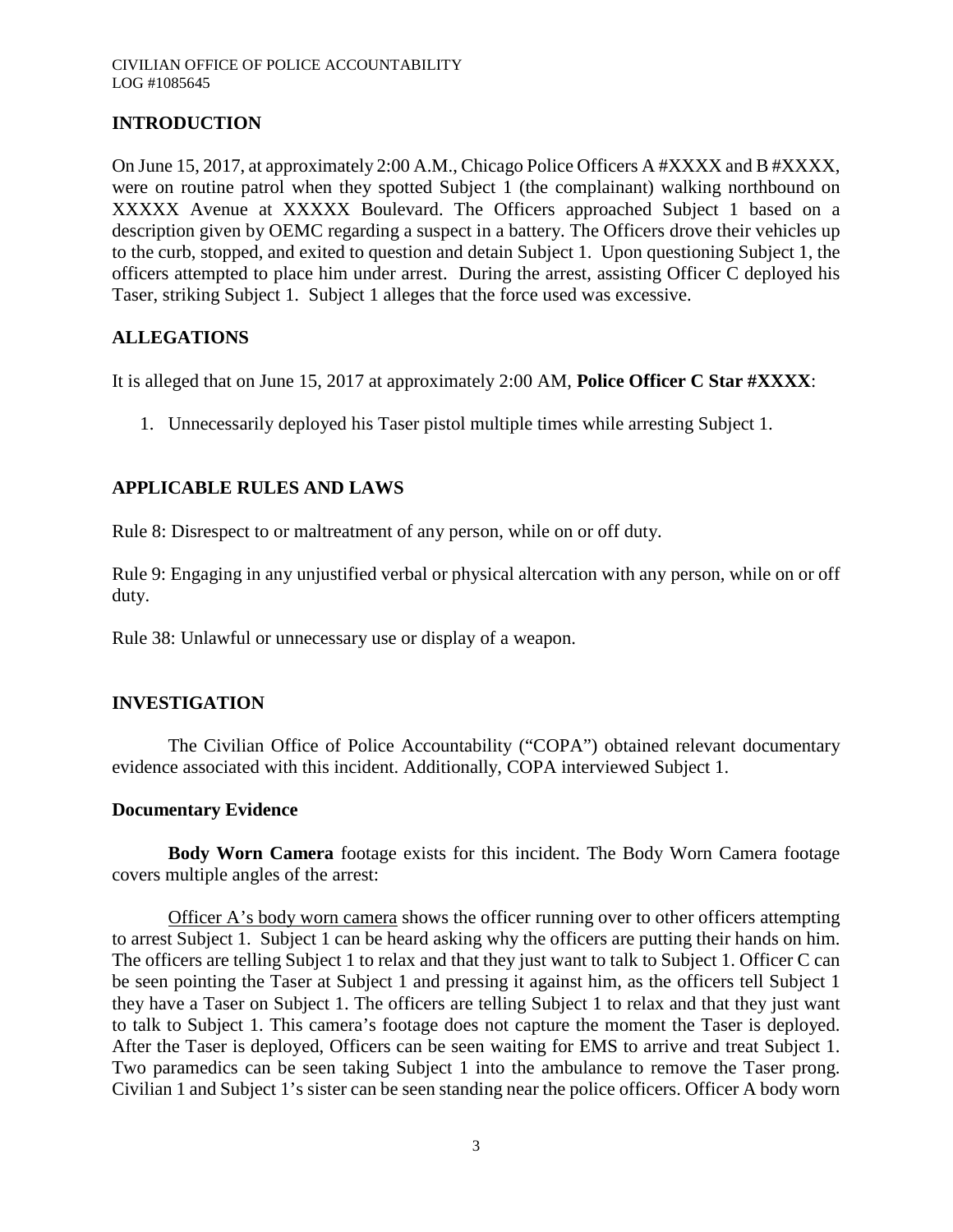camera further captures Subject 1 being transported to XXXXX Hospital in the Chicago Fire Department ambulance, as Officer A rides in the ambulance with Subject 1. Subject 1 is seen sitting in the ambulance with his eyes closed. The paramedics bring Subject 1 into the hospital in a wheelchair. (Attachment 23)

Officer B's body worn camera shows Subject 1 moving the trunk of his body back and forth as unknown officers attempt to cuff Subject 1. Officer C can then be seen deploying his Taser, striking Subject 1. An unknown officer states, "Do you want to get tased?" Shortly thereafter, an unknown officer orders Officer C to deploy his Taser at Subject 1. Another officer has his Taser drawn but does not deploy it, and holsters it soon after Officer C deploys his Taser. Officers can be seen trying to handcuff Subject 1 to no avail. Officer C utilizes the Taser ARC switch to deliver a charge to Subject 1 while he is sitting upright on the ground and officers are still trying to handcuff him. Officers tell Subject 1 to "get down," "get on your back," and to "stop resisting." One officer can be heard stating "give me your arm" and he repeats his command two more times. A female officer can be heard instructing Subject 1 to "put your hands behind your back." The officers continue to struggle to put Subject 1 in handcuffs and are able to do so approximately one minute after the ARC charge is delivered. The camera footage continues to capture Subject 1 asking why he is being arrested while yelling at the officers. Subject 1's friend and sister are seen standing near the officers as they wait for EMS to arrive. The video also captures the paramedics arrive to remove one taser prong from Subject 1. One of the taser prongs can be seen on the curb near Subject 1 outside of his body and clothing. (Attachment 24)

Officer D's body worn camera captures Subject 1 being taken from XXXXX Hospital to the police station without incident. (Attachment 25)

Officer E's body worn camera shows Subject 1 being taken from XXXXX Hospital to the police station lock up. Subject 1 is patted down by the officer. Subject 1 is compliant and there is no incident. (Attachment 26)

In Car Camera footage from Officer C's and Officer F's vehicle, beat XXXX, captures the officers driving towards XXXXX Blvd and XXXXX Ave. A call from OEMC can be heard giving a description of a battery in progress. The description is of a black male with a bald head, about 32 years old wearing a grey shirt walking towards XXXXX and Cicero. The footage shows Officer C and Officer F observe a man matching the OEMC description walking northbound XXXXX Ave. while they are driving southbound on Cicero Ave.

Officer F can be heard stating "right here, this guy?" Officer C responds saying, "Yes." The officers pull their police vehicle over at an angle slightly north of Subject 1 on the western sidewalk of XXXXX Avenue. The camera shows the other officers attempting to arrest Subject 1. Officer C's and Officer F's in car camera captures two other marked police SUV pull up and park near Subject 1, one coming from the south and the other coming from the north on Cicero Ave. "Civilian 1" can momentarily be seen standing on the sidewalk on the western side of Cicero Ave as Officer C's and Officer F's car pulls over to the curb. One marked police SUV, marked XXXX is in full view of Officer C's and Officer F's in car camera. Two unknown police officers can be seen exiting the police SUV marked XXXX and walk off camera heading north. A third officer can be seen walking to the north off camera. One unknown male with jeans, a white shirt, and a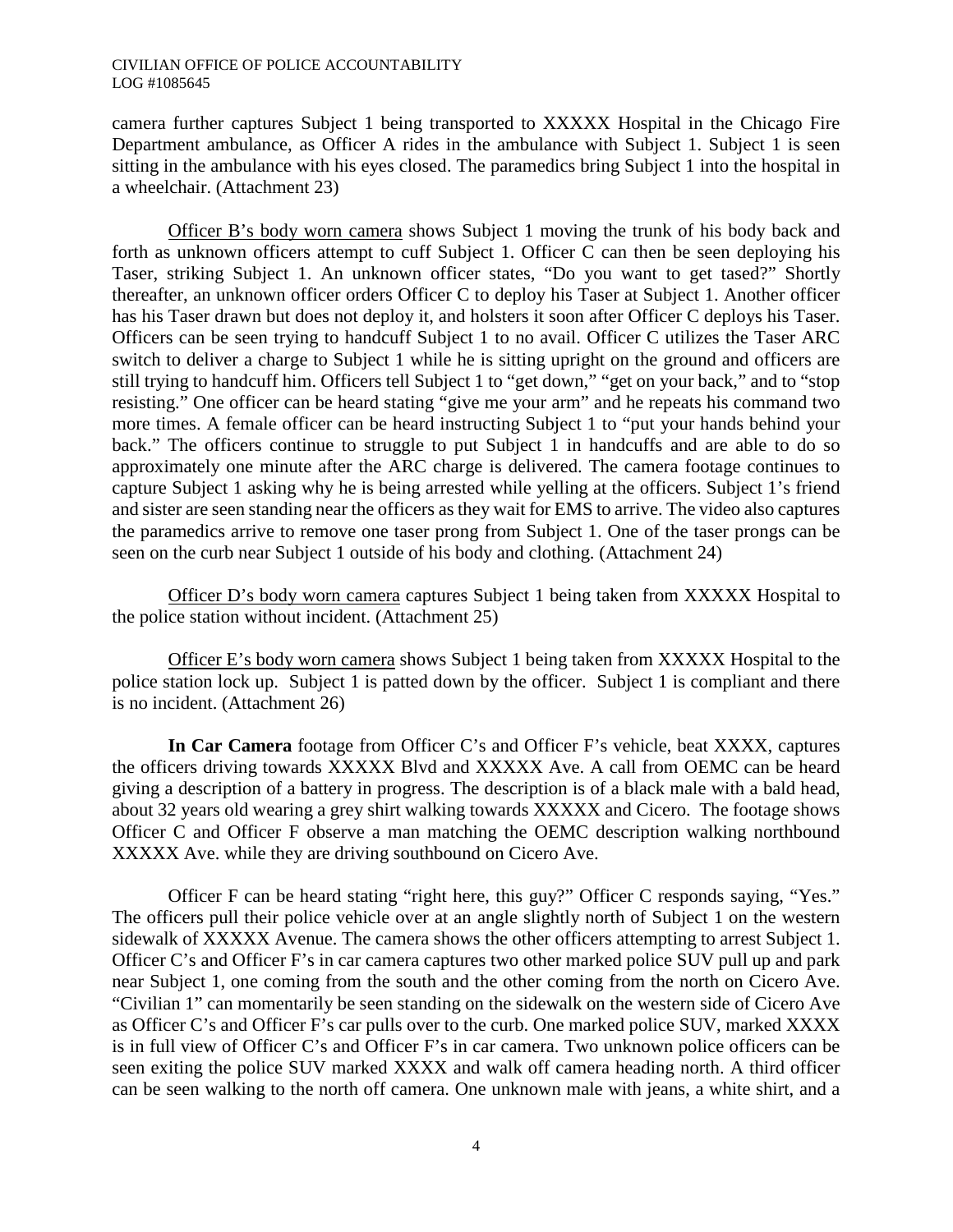backpack can be seen walking north.

The in car camera captures audio and video of the incident, but the video captures a parked Chicago Police marked SUV and is pointed away from Subject 1 during the incident and taser deployment. The in car camera audio captures an unknown officer telling Subject 1 to relax multiple times. Subject 1 can be heard asking "Relax for what bro?" "Why are you putting your hands on me for bro?" and saying, "Stop it, bro." multiple times. An unknown officer can be heard stating they want to talk "about the gas station." The officers can then be heard stating, "Stop resisting" four times before an unknown officer then states, "Do you want to get tased?" An unknown officer then says, "tase him" and the sound of a Taser deployment can be heard at about 01:57:04, per the camera time clock. Unknown officers can be heard stating "get down, get down" and to stop resisting. Subject 1 is also told to get on his back three times. An unknown female officer can then be heard stating "tase him again." A second charge can be heard at 01:57:21. Unknown officers can be heard stating "Give me your arm," "stop resisting," and "put your hands behind your back." The in car camera captures nothing else in regards to the alleged misconduct. (Attachment 27)

Officer C's **Tactical Response Report ("TRR")** documented his use of force against Subject 1 on June 15, 2017 at 2:05 A.M. at XXXX S. Cicero Avenue. The TRR lists that Subject 1 did not follow verbal direction, he stiffened his body, and he pulled away from the officers, classifying Subject 1 as an active resistor. Officer C notes that he discharged his Taser and also delivered a four second charge to Subject 1 by holding the Taser's ARC switch for four seconds. The TRR also documents that Subject 1 suffered no injury by Officer C, and that Subject 1' s condition was apparently normal. (Attachment 22)

Officer B's **Tactical Response Report ("TRR")** documents his use of force against Subject 1 on June 15, 2017, at 2:02 A.M. at XXXX S. Cicero Avenue, The TRR notes that Subject 1 did not follow verbal direction, and pulled away from police officers by using his bodyweight to push away. Officer B notes that member presence, verbal commands, and an arm bar were used against Subject 1. Officer B further notes that Subject 1 was not injured, his condition was apparently normal and he was hospitalized. (Attachment 15)

Officer A's **Tactical Response Report ("TRR")** documents his use of force against Subject 1 on June 15, 2017, at 2:02 A.M. at XXXX S. Cicero Avenue. The TRR notes that Subject 1 did not follow verbal direction, and pulled away from police officers by using his bodyweight to push away. Officer A notes that member presence, verbal commands, and an arm bar were used against Subject 1. Officer A further notes that Subject 1 was not injured, his condition was apparently normal and he was hospitalized. (Attachment 14)

An **Arrest Report**, CB #19494694 dated June 15, 2017, for Subject 1 notes that police officers A and B observed a man matching a description given by OEMC for a battery which had recently occurred. The officers attempted to conduct a field interview of the man, now identified as Subject 1, as they believed he was the man wanted for battery. The officers attempted to detain Subject 1, but he began to pull away and stiffen his arms preventing the officers from detaining him. The Arrest Report further states that officers gave numerous verbal commands for Subject 1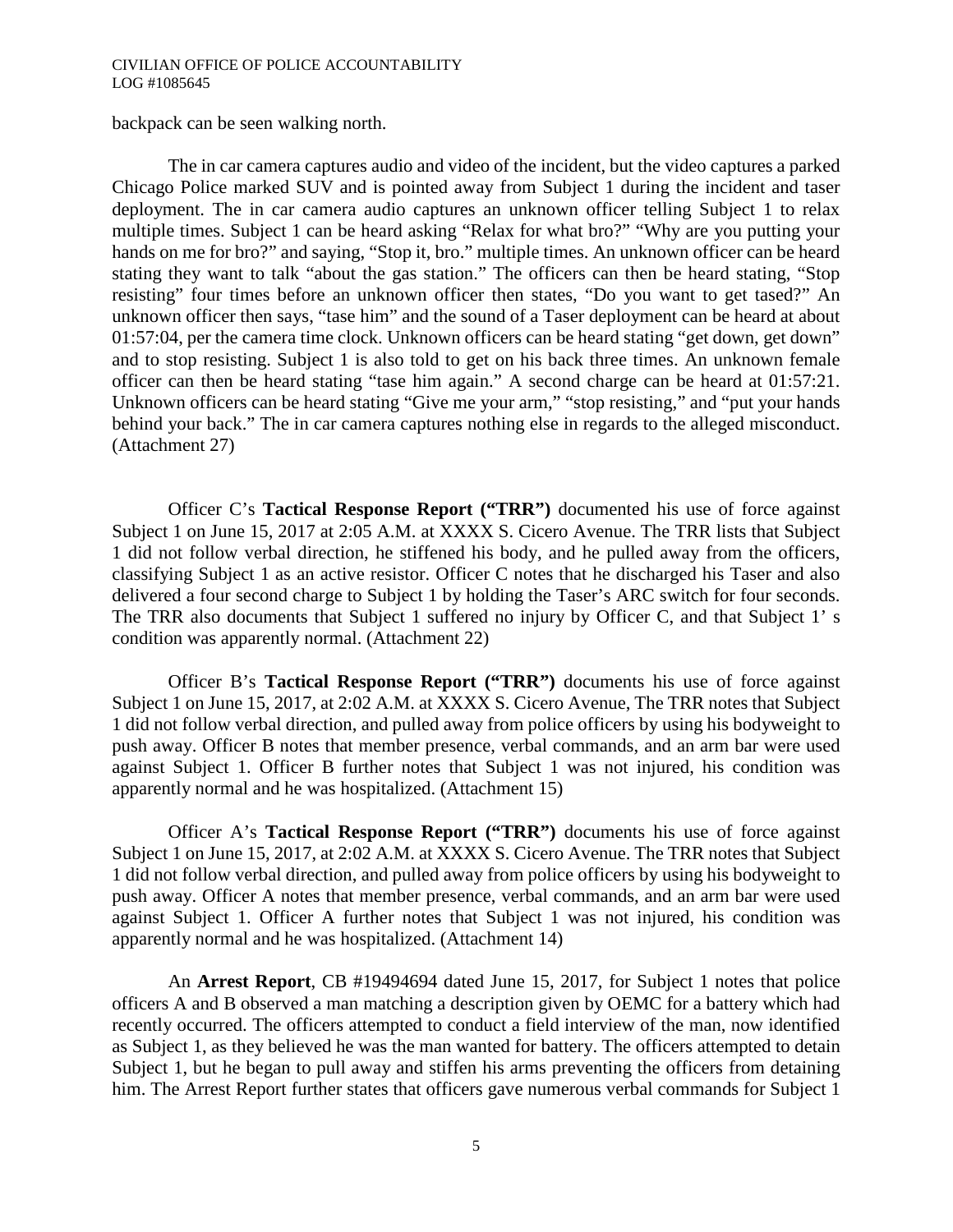to release his arms so officers could handcuff him. Subject 1 continued to pull away and stiffen his arms. The Arrest Report identifies Officer C as the officer who deployed his Taser, and his Taser made a positive connection to Subject 1. The Arrest Report then states that the officers gained control of Subject 1 after he was tased and he was placed into handcuffs. The officers then called for EMS for Subject 1. (Attachment 12)

A City of Chicago Fire Department **Ambulance Report** documents that police called to have the prongs removed from Subject 1. An Ambulance was dispatched at 2:10 A.M. on June 15, 2017 and was on the scene at 2:16 A.M. The report notes that Subject 1 was delivered an electric shock, and Subject 1 complained of foot pain, but also stated that he has a chronic foot condition. It further states that Subject 1was tased by CPD and one taser barb was still lodged in the left side of his back. One taser barb was already out of Subject 1. The report indicates that there was no active bleeding around the barb site. The Report further states that Subject 1's sister was on scene and she stated that he is bipolar and not "med compliant." Routine medical care was provided by the paramedics on scene and Subject 1 was medically released and transported to XXXXX Hospital without incident. CPD escorted patient to XXXXXX Hospital. (Attachment 16)

A **Taser Download Report** for Officer C's Taser indicates that Officer C's Taser was deployed at 02:05:21, delivering a five second charge. The Taser Download Report also shows that the ARC button was pressed for four seconds, delivering a four second charge at 02:05:38. The Taser was then switched to safe at 02:06:53. The Taser was USB Connected at 03:28:20. The next use of the taser was at 09:04:02 where it was armed and switched to safe a second later at 09:04:03. (Attachment 22)

### **Interviews**

**Subject 1 provided a statement to COPA on June 20, 2017**. He reported that on June 15, 2017 at approximately 2:00 A.M. he was walking northbound on Cicero Avenue with a friend, "Civilian 1," after he tried to purchase wine at XXXXX, which is located at XXXX S. Cicero Avenue. Prior to walking away from XXXXX, Subject 1 got into a heated argument with an employee at XXXXX, identified as "Subject 2." Subject 2 called the police after their heated conversation. Subject 1 stated he did not recall what the conversation was for or about. Subject 1 stated that neither Civilian 1 nor Subject 1 made physical contact with Subject 2. Subject 1 was walking northbound on Cicero Avenue towards his home at XXXX W. Adams. While he was walking, Subject 1 stated that a female Caucasian uniformed officer and a male Caucasian uniformed officer pulled over near him in a marked vehicle. The female officer grabbed his arms and put him into handcuffs. Subject 1 asked the officers what they were doing and stated he committed no crime. Subject 1 later stated he could not recall exactly what he said to the officers or what they said to him, but he recalled the officers grabbing his arms. Subject 1 stated the officers put him into handcuffs because he was "doing too much screaming." Subject 1 reported that the next thing that happened was that he was tased, "again, again, again, again and again" by multiple officers and he told the officers to stop. When later asked again how many times he thought he was tased, Subject 1 stated he did not remember. Subject 1 stated that 15 or 20 additional unknown officers arrived. Subject 1 did not know approximately how long it took for the other officers to arrive after the first two officers stopped him. Subject 1 stated he was handcuffed between different taser deployments because the officers could not get their handcuffs on him. When asked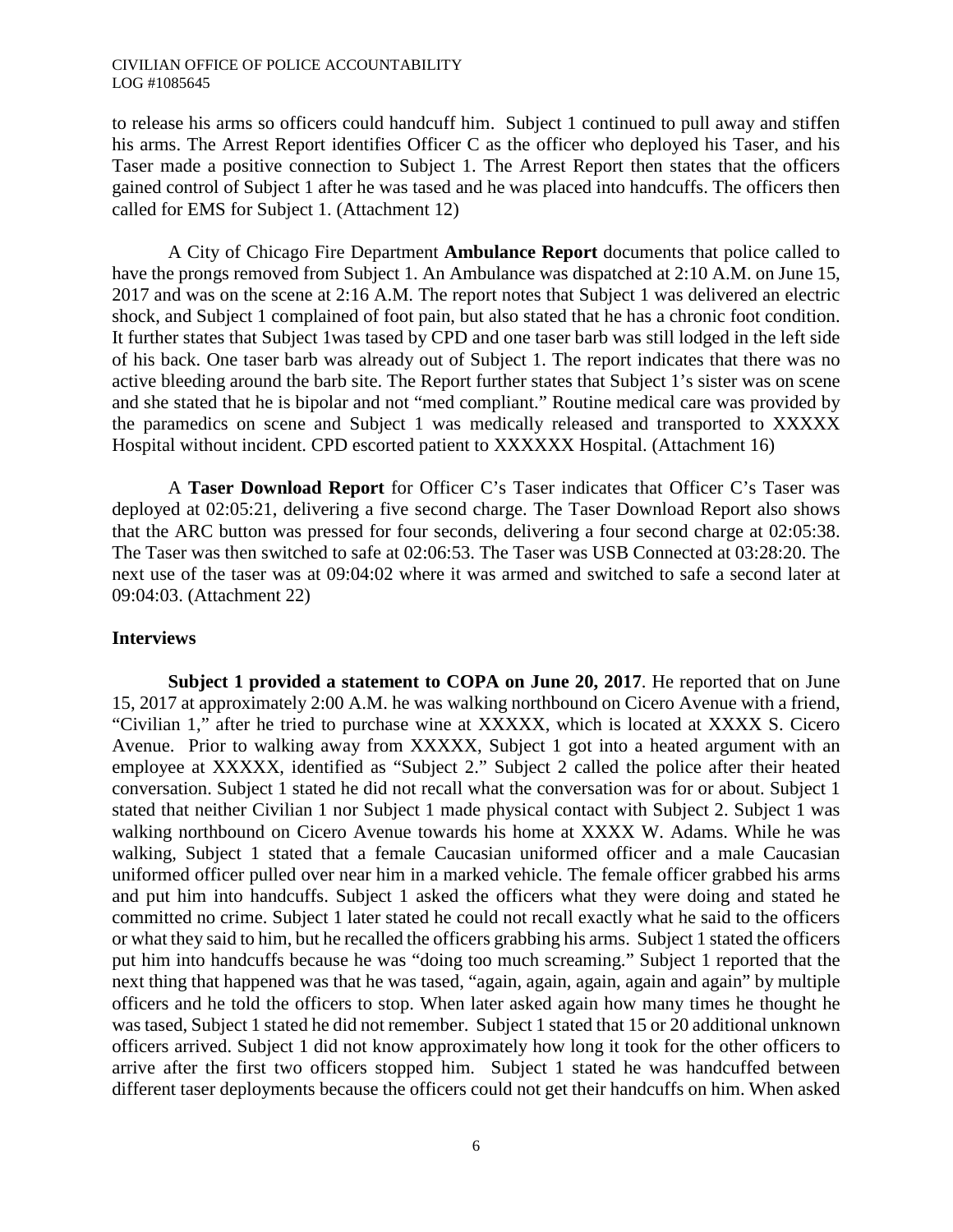why the officers could not get their handcuffs on Subject 1, he stated he would not allow the officers to handcuff him.

Subject 1 later recalled being handcuffed by a male police officer. Subject 1 stated the paramedics treated him on the curb at the scene of the incident and then was transported to XXXXX Hospital by the paramedics. Subject 1 was taken to the XX<sup>th</sup> District after XXXXX Hospital. Subject 1 stated he did not drink any alcohol or use any recreational drugs prior to the incident. Subject 1 stated that he did not touch any police officer during the incident. Subject 1 could not identify any of the officers present. Subject 1 further stated that he believed the police had mistaken him for someone else when they stopped him. Subject 1 stated his "kids think he is crazy" and "his family thinks he is crazy" because of this incident. Subject 1 further stated he suffered a shoulder injury and sprained ankle from this incident. Subject 1 also stated that he suffers from preexisting mental and physical illness. Subject 1 believed the incident only lasted about 20 minutes. (Attachment 4)

### **ANALYSIS AND CONCLUSION**

The investigation revealed that the incident did not occur as alleged by Subject 1. Therefore, the Civilian Office of Police Accountability recommends that **Allegation #1**, that Officer C unnecessarily Deployed his Taser pistol multiple times while arresting Subject 1, be **Unfounded**. In his interview to COPA, Subject 1 stated that he was tased "again, again, again, again and again" by multiple officers. The body worn camera footage clearly shows Subject 1 was only tased by one officer, Officer C, and Subject 1 received two charges total. The Taser Download Report indicates that Officer C's Taser was deployed at 02:05:21, lasting five seconds in duration. The ARC switch was also engaged at 02:05:38. for four seconds in duration. The officers' body worn camera footage also captures the Taser deployment and ARC switch charge. The evidence shows Subject 1 was tased for five seconds resulting from the original Taser deployment, and then Officer C activated the ARC switch for four seconds, giving Subject 1 a four second electrical charge.

Officer C's and Officer F's in car camera footage shows different times for the Taser deployment and ARC switch charge. The in car camera footage shows the Taser deployment is recorded at 01:57:04, while the ARC switch was engaged at 01:57:21. While the timing is inconsistent with the Taser Download Report, the Taser Download Report also shows that the Taser was deployed 17 seconds prior to the ARC switch being engaged, with is consistent with the in car camera footage. The in car camera and Taser system may not be time synced, but both the in car camera footage and the Taser Download Report show the Taser deployment and ARC switch engagement being 17 seconds apart, with a total of two charges being delivered to Subject 1.

Even though the incident did not occur as alleged, COPA must examine whether the Taser deployment and the use of force against Subject 1 was within policy. According to General Order (GO) 03-02-01, CPD utilizes a Use of Force Model to provide guidance on the appropriate amount of force to be used to effect a lawful purpose. The model may progress from member presence to the application of deadly force. The primary objective of the use of force is to ensure control of a subject with the reasonable force necessary based on the totality of the circumstances. Department members must escalate or de-escalate the amount of force which is reasonably necessary to